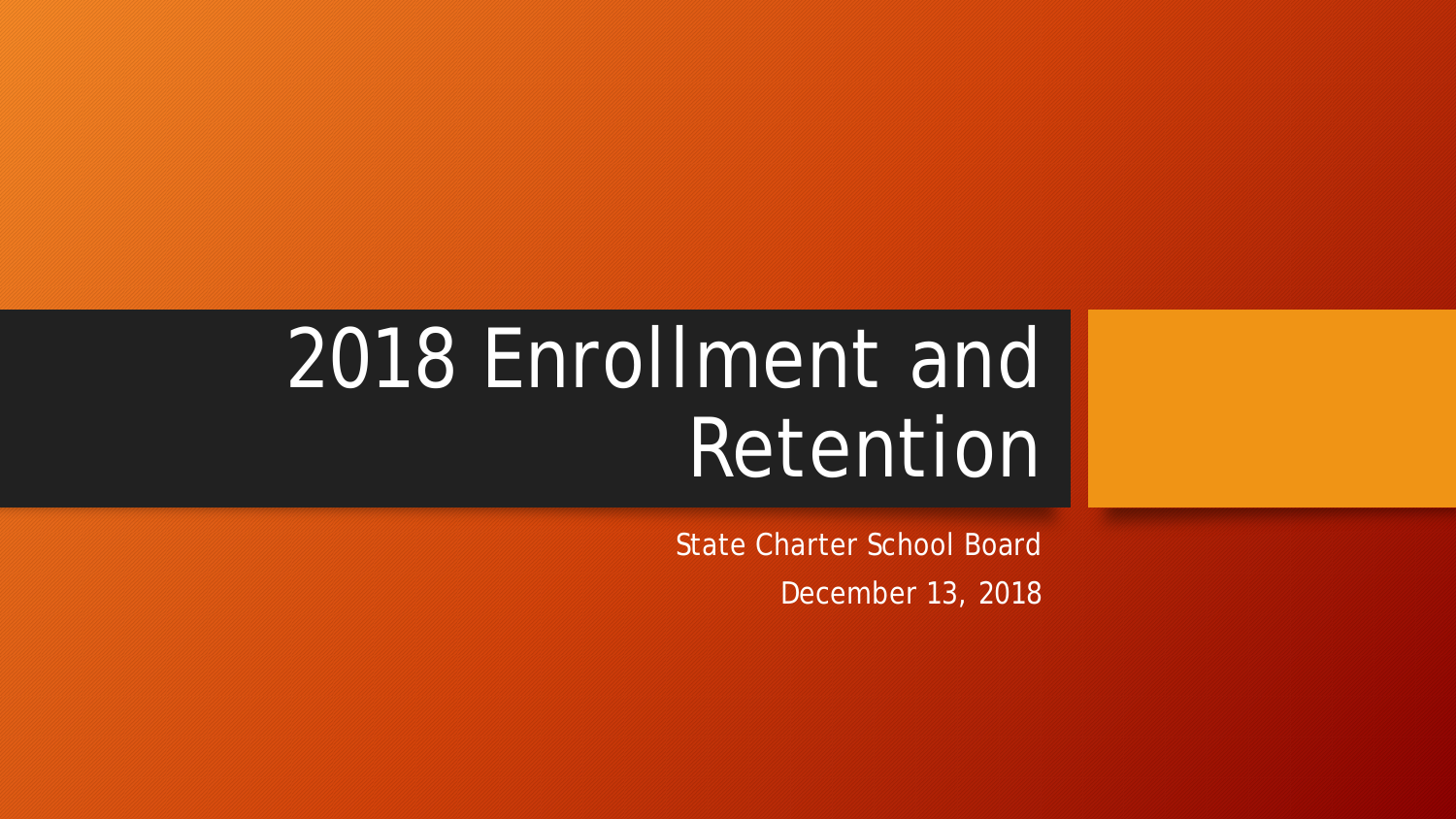### Enrollment

| <b>Utah Student Population</b> |         |
|--------------------------------|---------|
| <b>Charters</b>                | 78,384  |
| <b>SCSB</b>                    | 75,482  |
| Other                          | 2,902   |
| Non-Charters                   | 581,525 |
| Total                          | 659,909 |

- Public schools increase 1.2% over last year
- Charter enrollment up 3.7%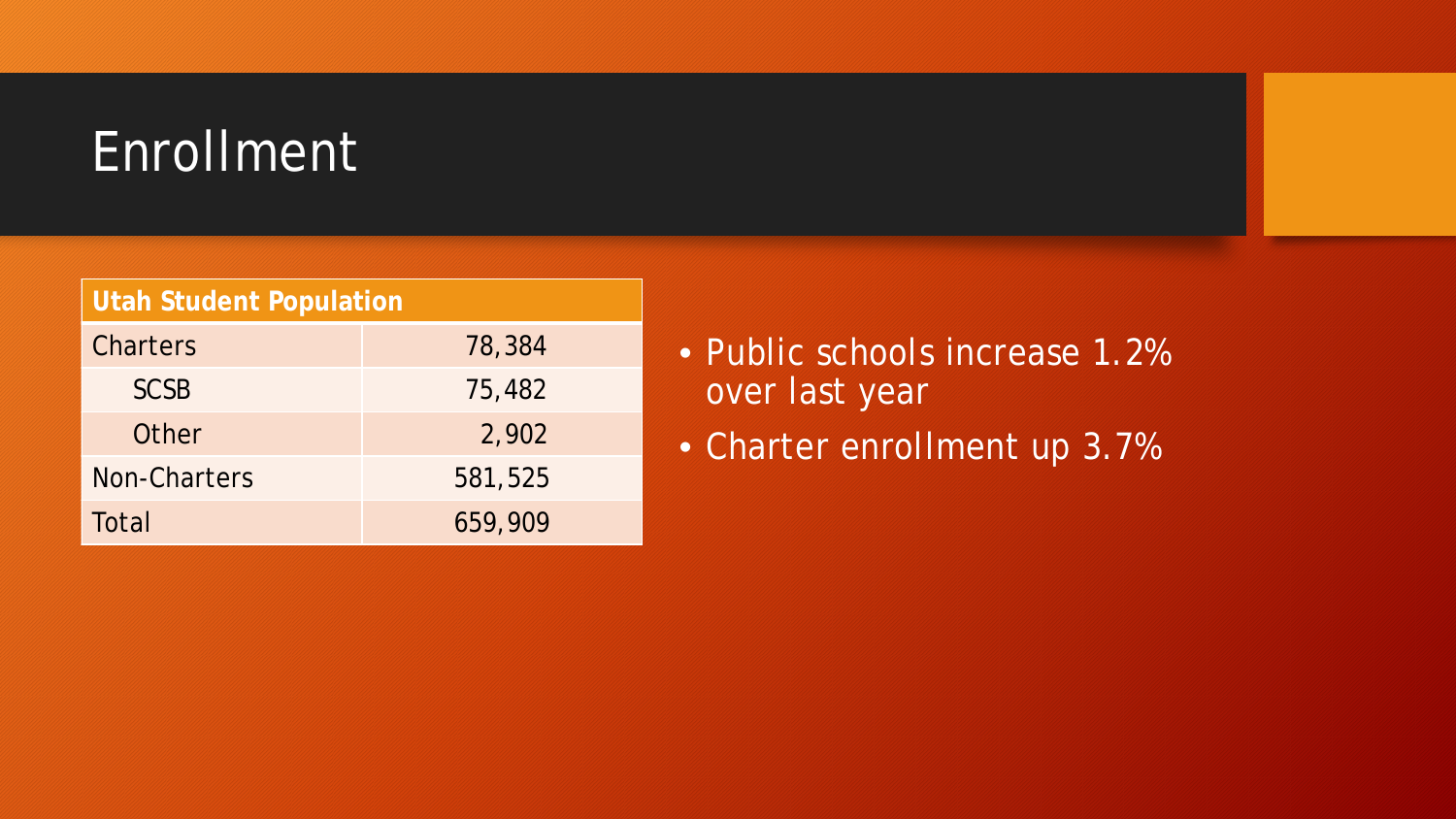

#### • Charters make 11.9% of student population

- Continued increase, but growth is slowing
	- Smaller growth in total proportion
	- Smaller percent change in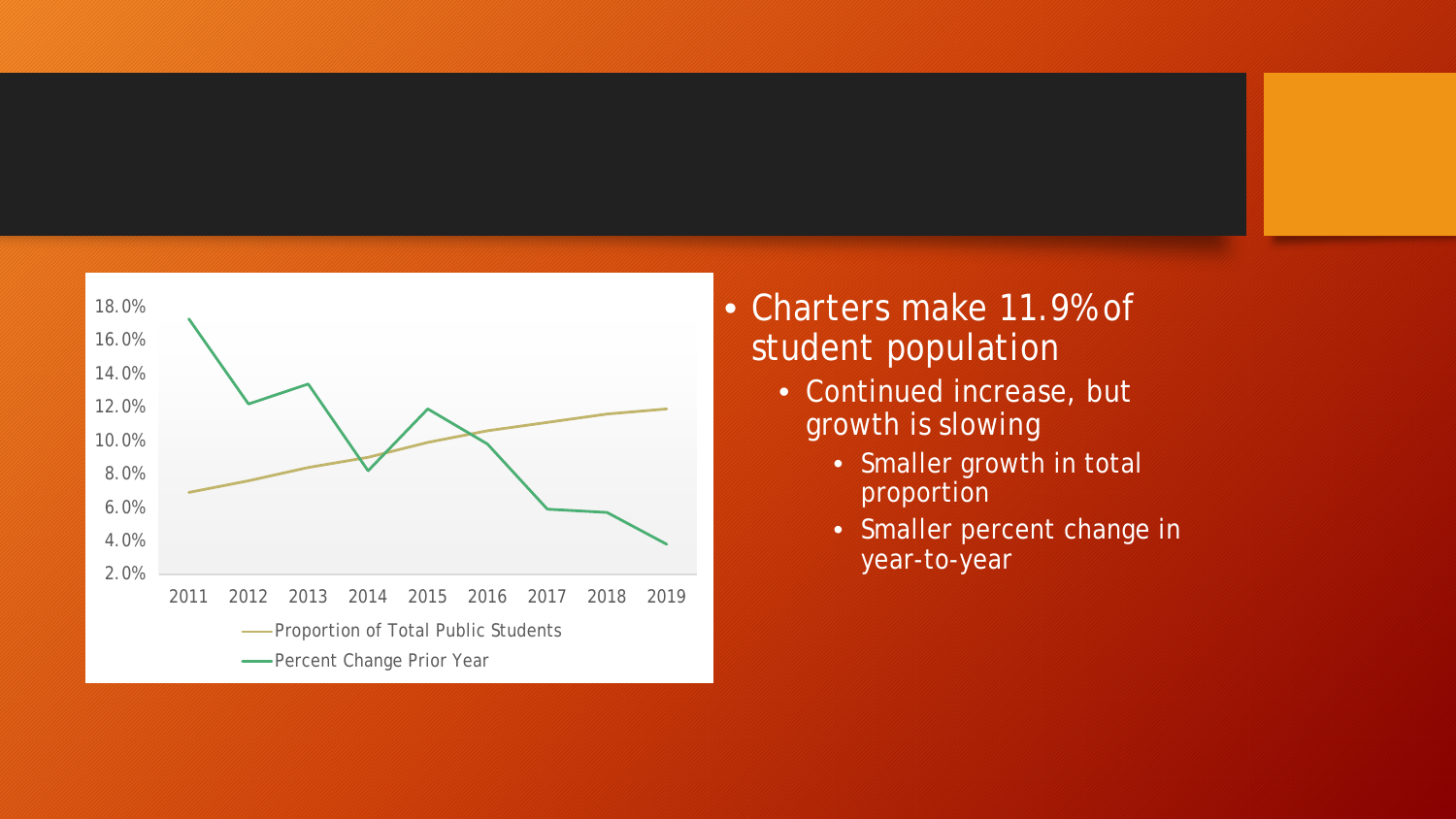# Students Served

SCSB schools serve fewer **English Learners and the** economically disadvantaged

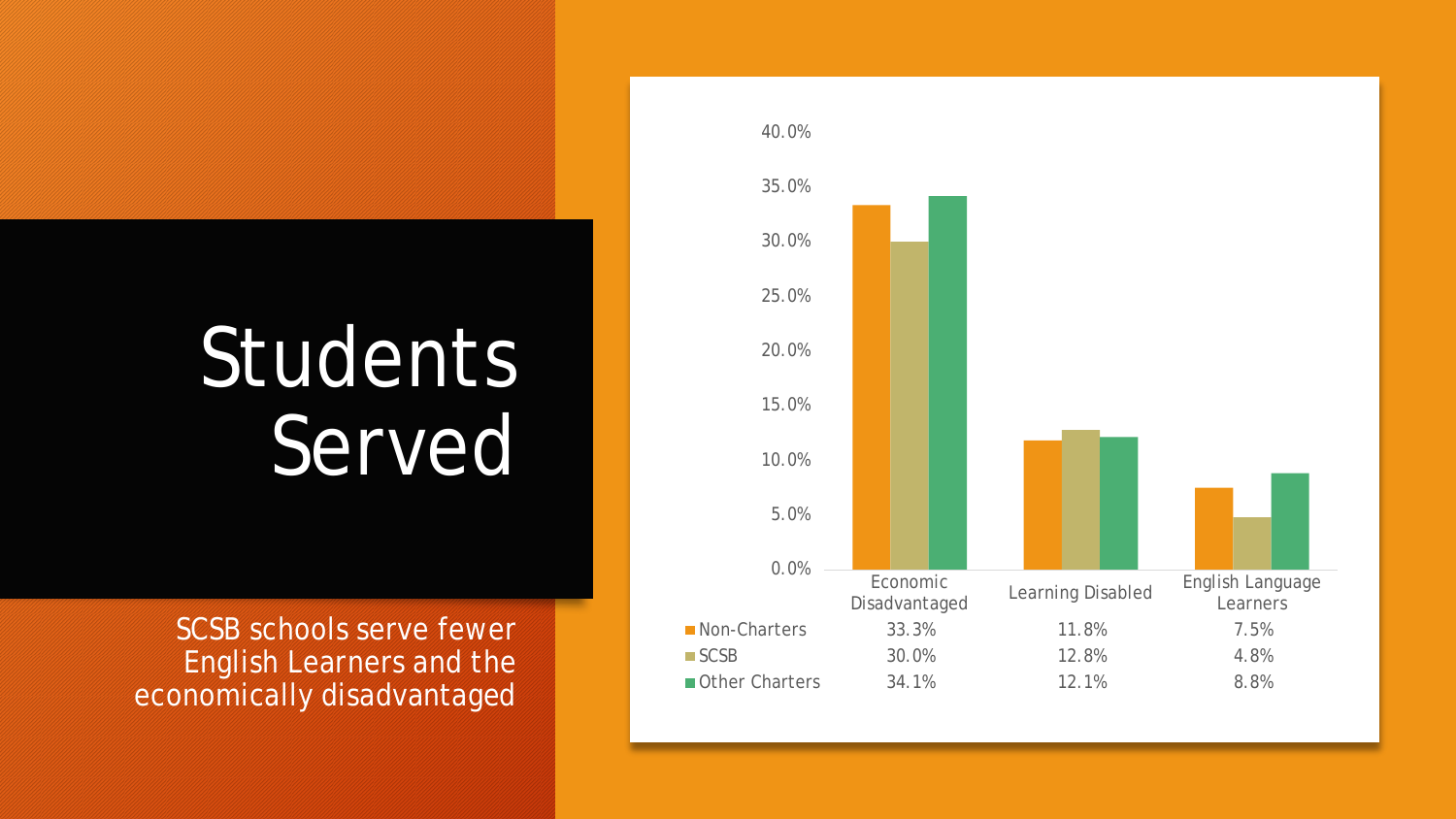### 2018 Student Demographics

- SCSB schools serve more Latinos
- A larger portion of SCSB schools consist of Asian Americans and Multi-ethnic students than other charters
- A larger proportion of our schools consist of Pacific Islanders than non-charters

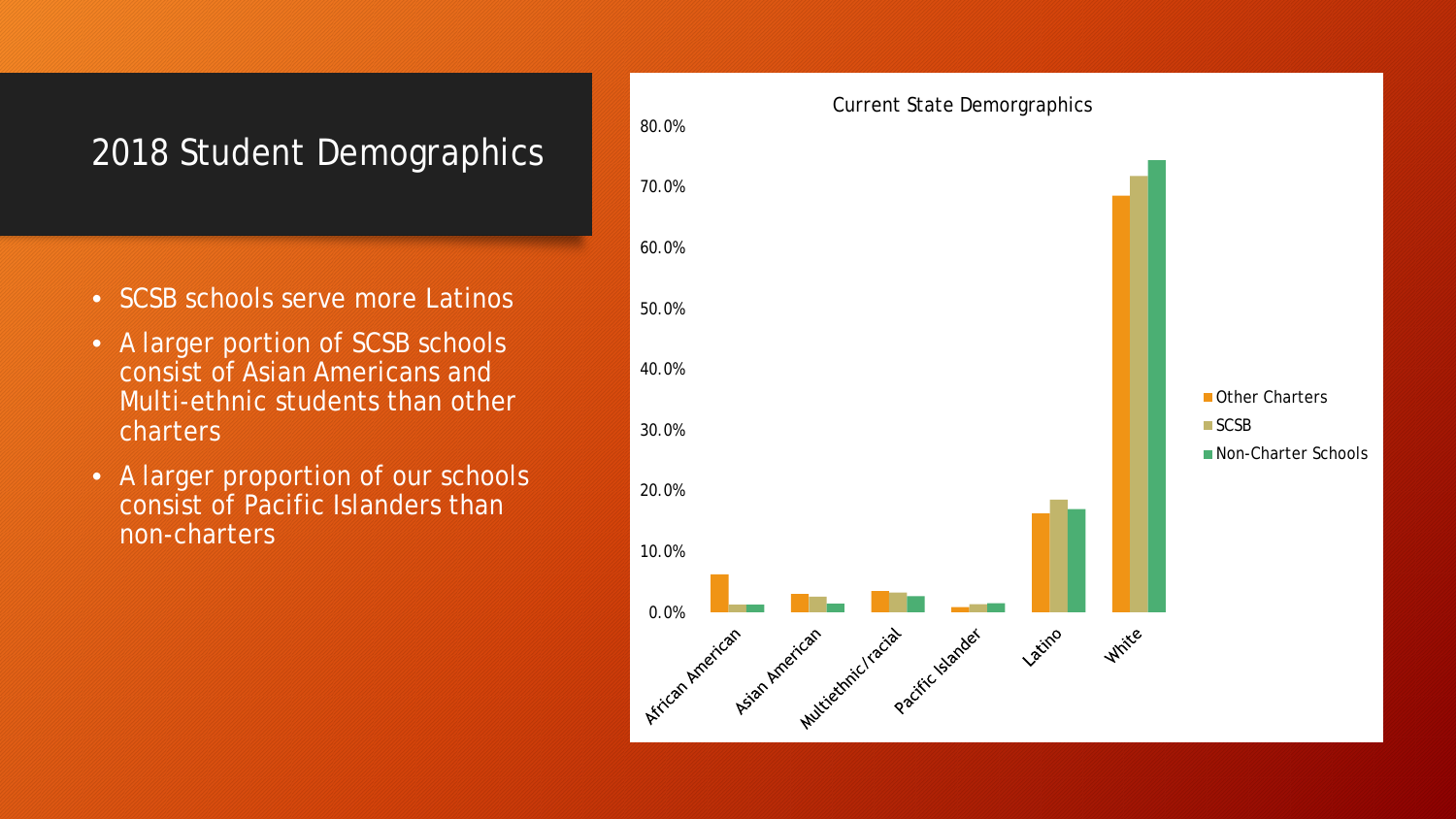## Retention

Student retention continues to improve despite the current drop

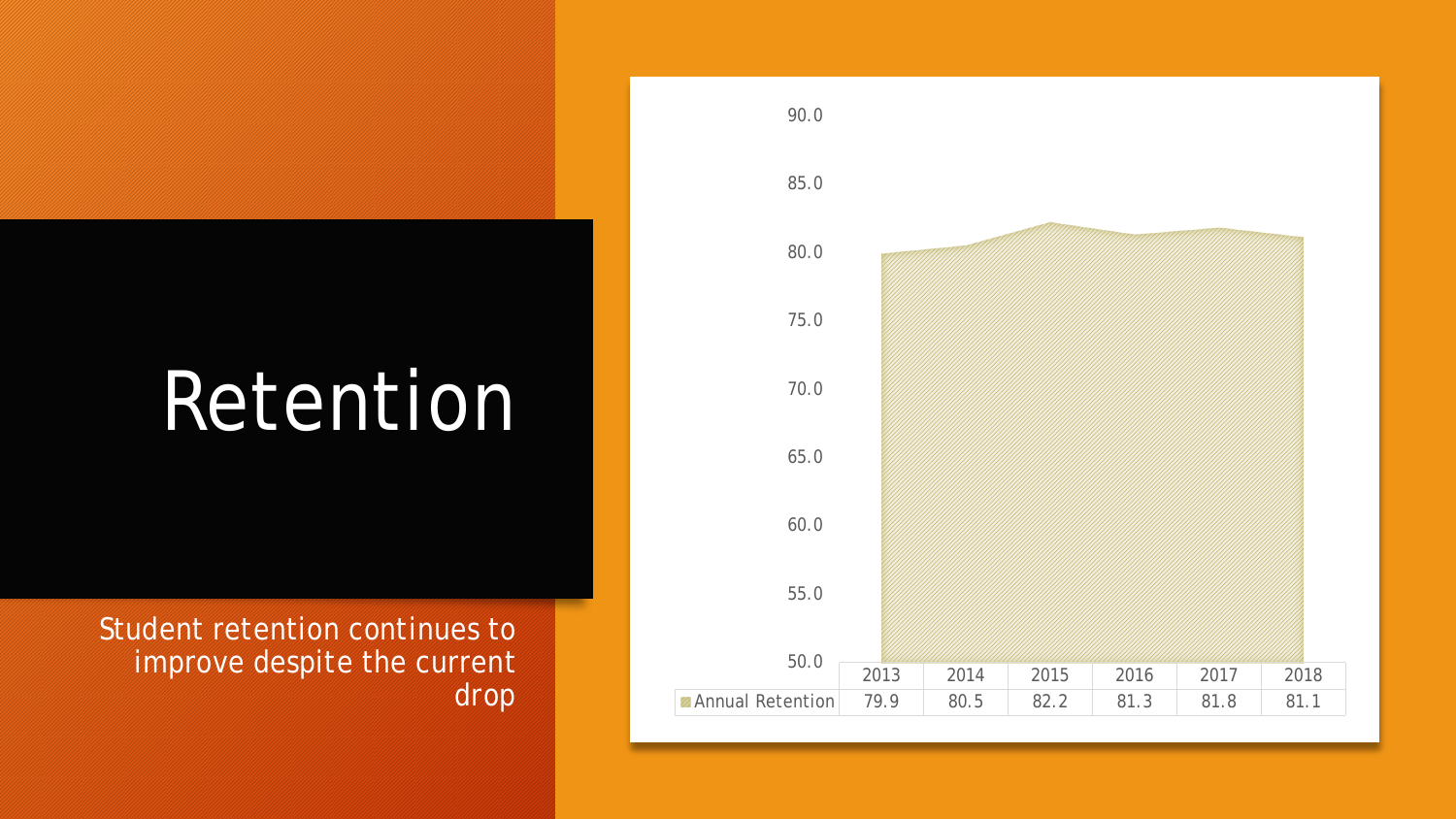

# School Spotlight Dec.

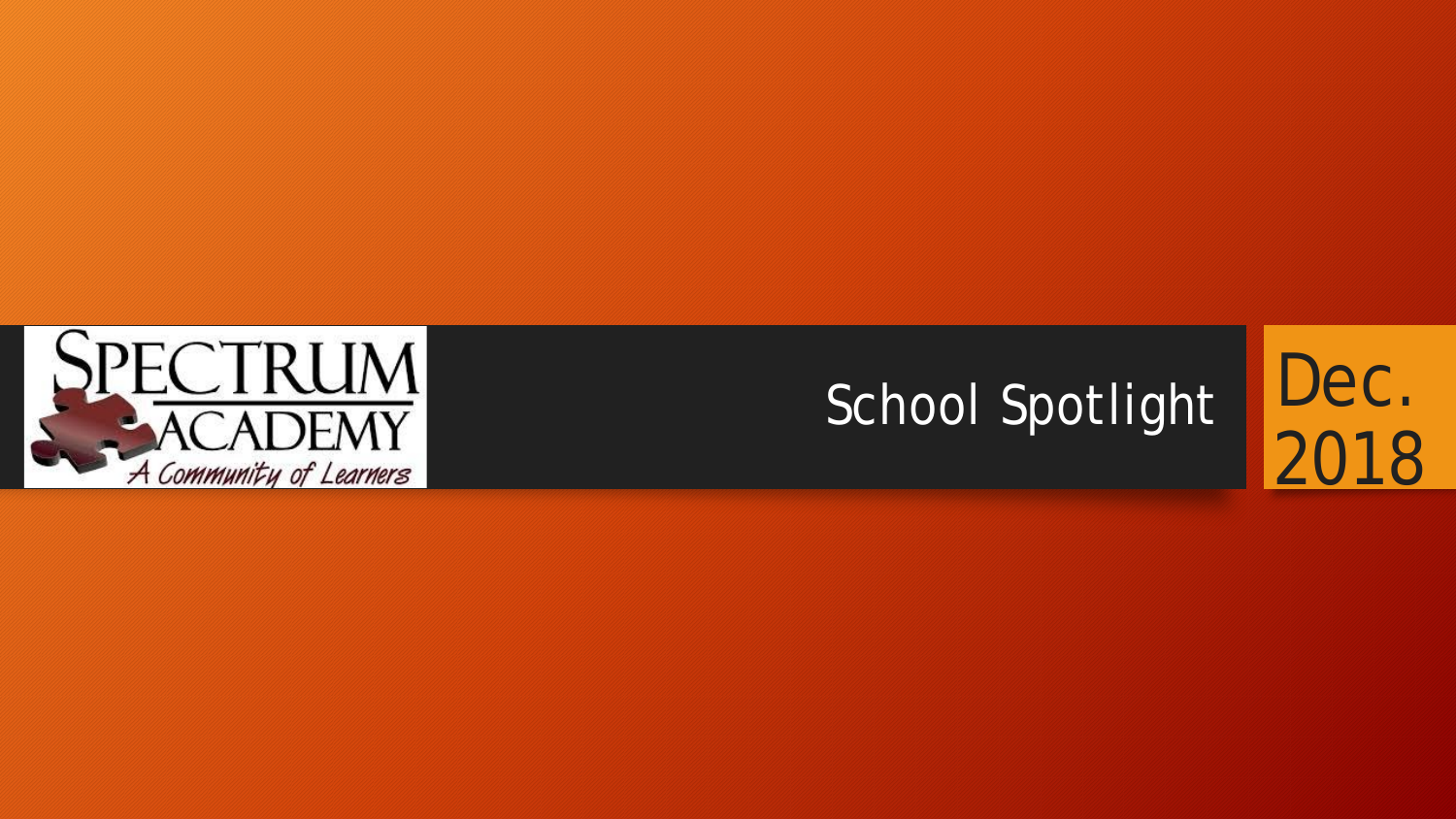## Retention Rate for Special Education Students

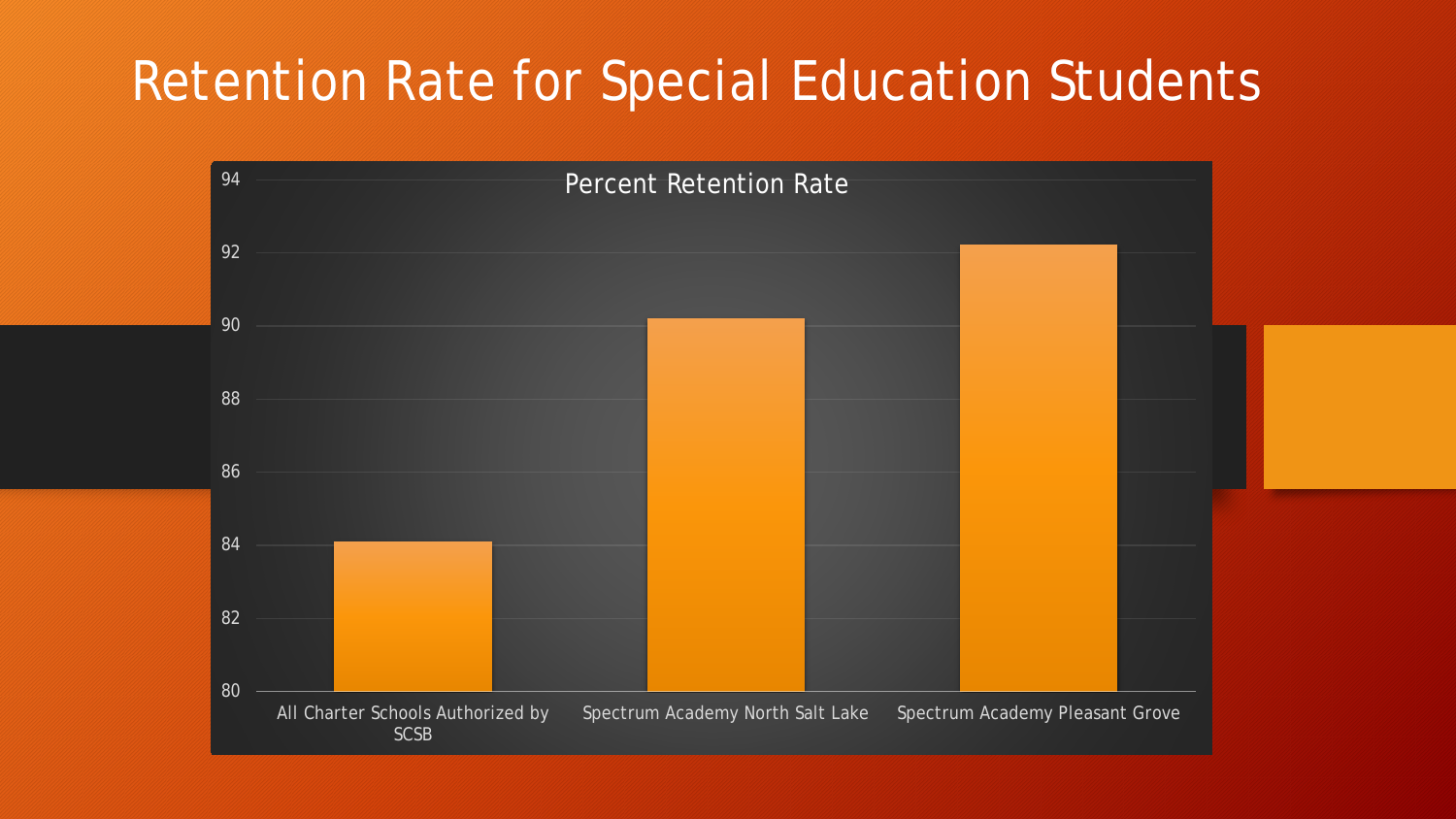### Transfer Rate for Special Education Students

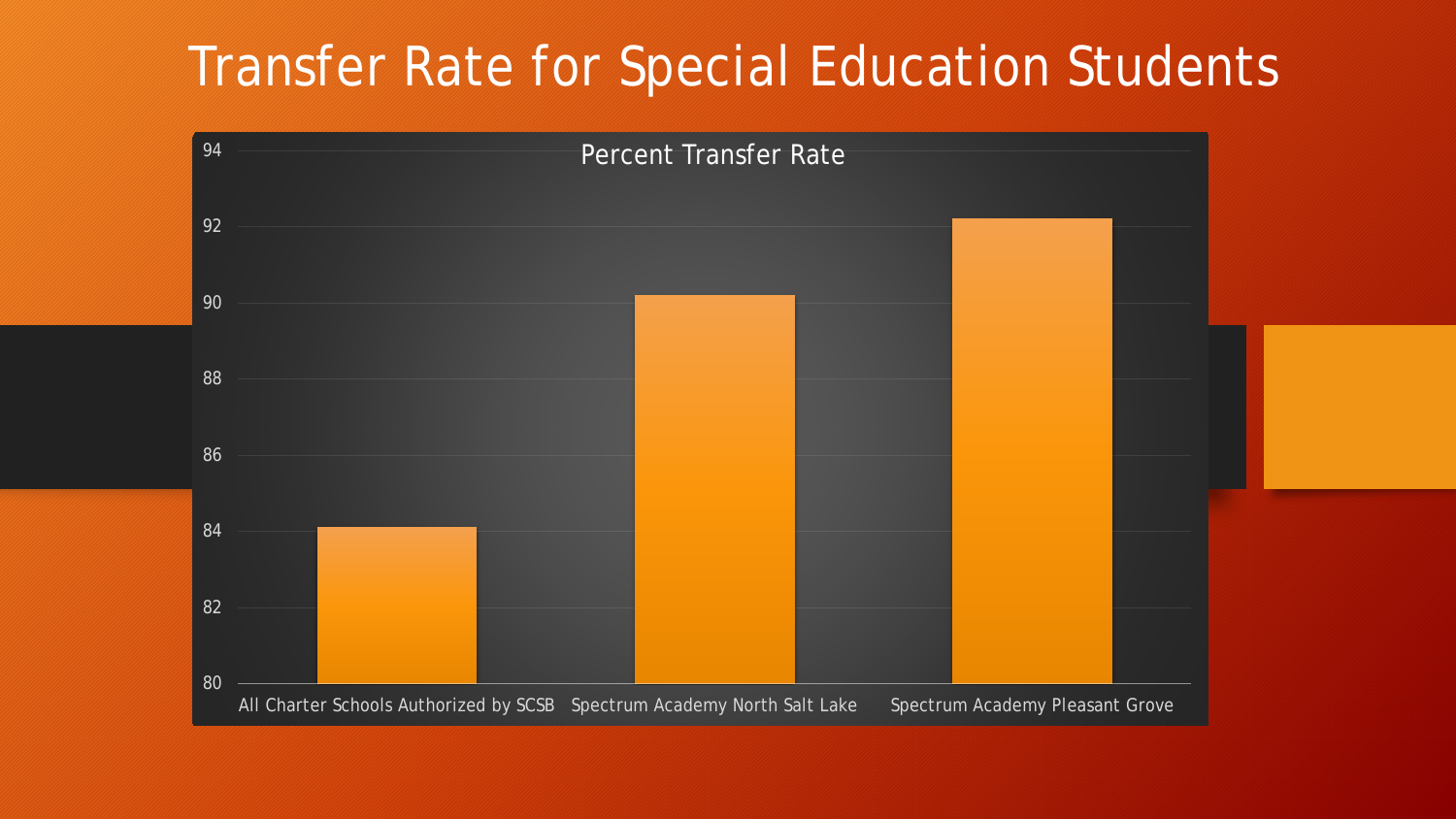### **Percent** Proficiency for Special Education Students 13.6

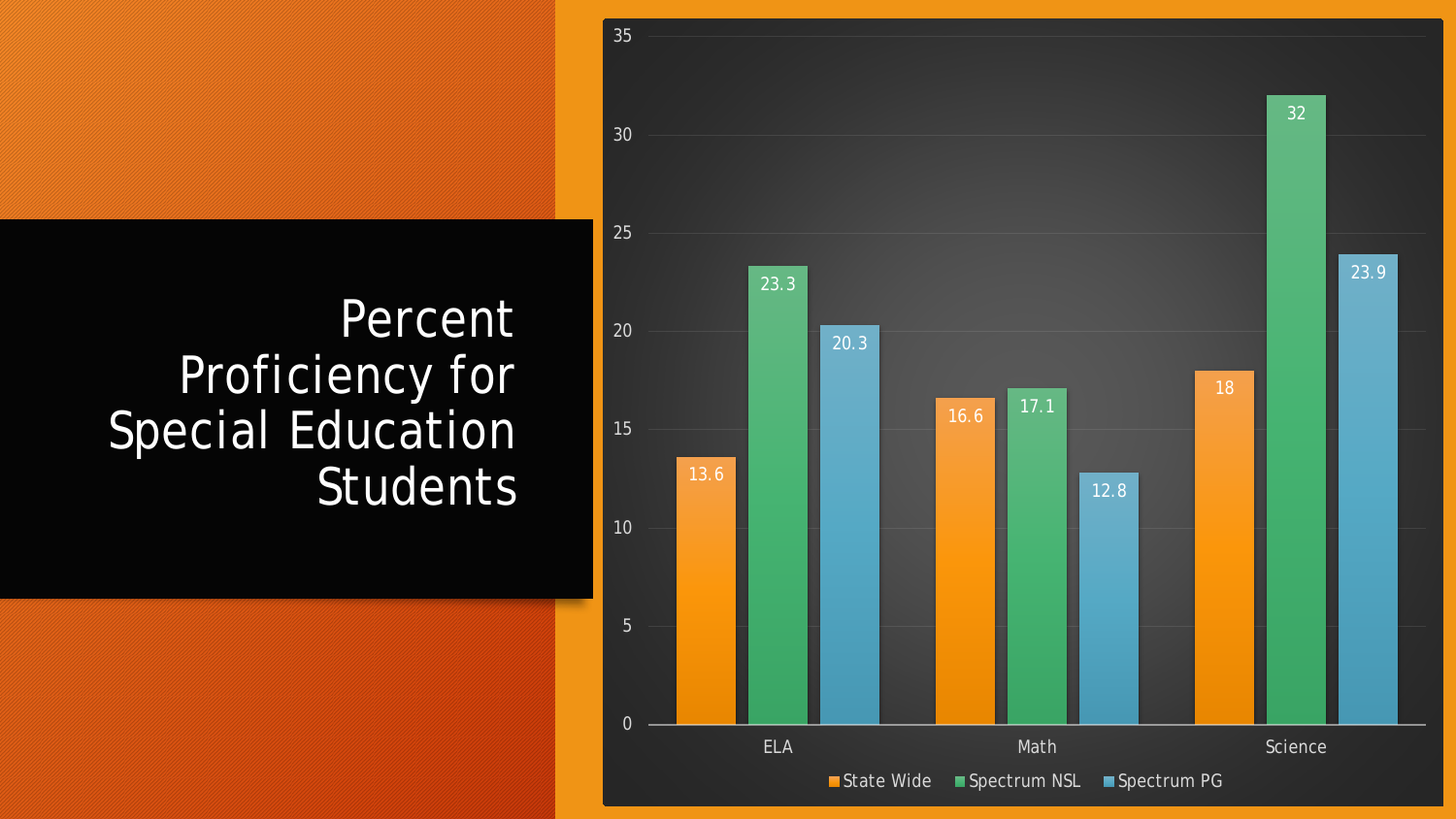## Growth for **Special** Education **Students**